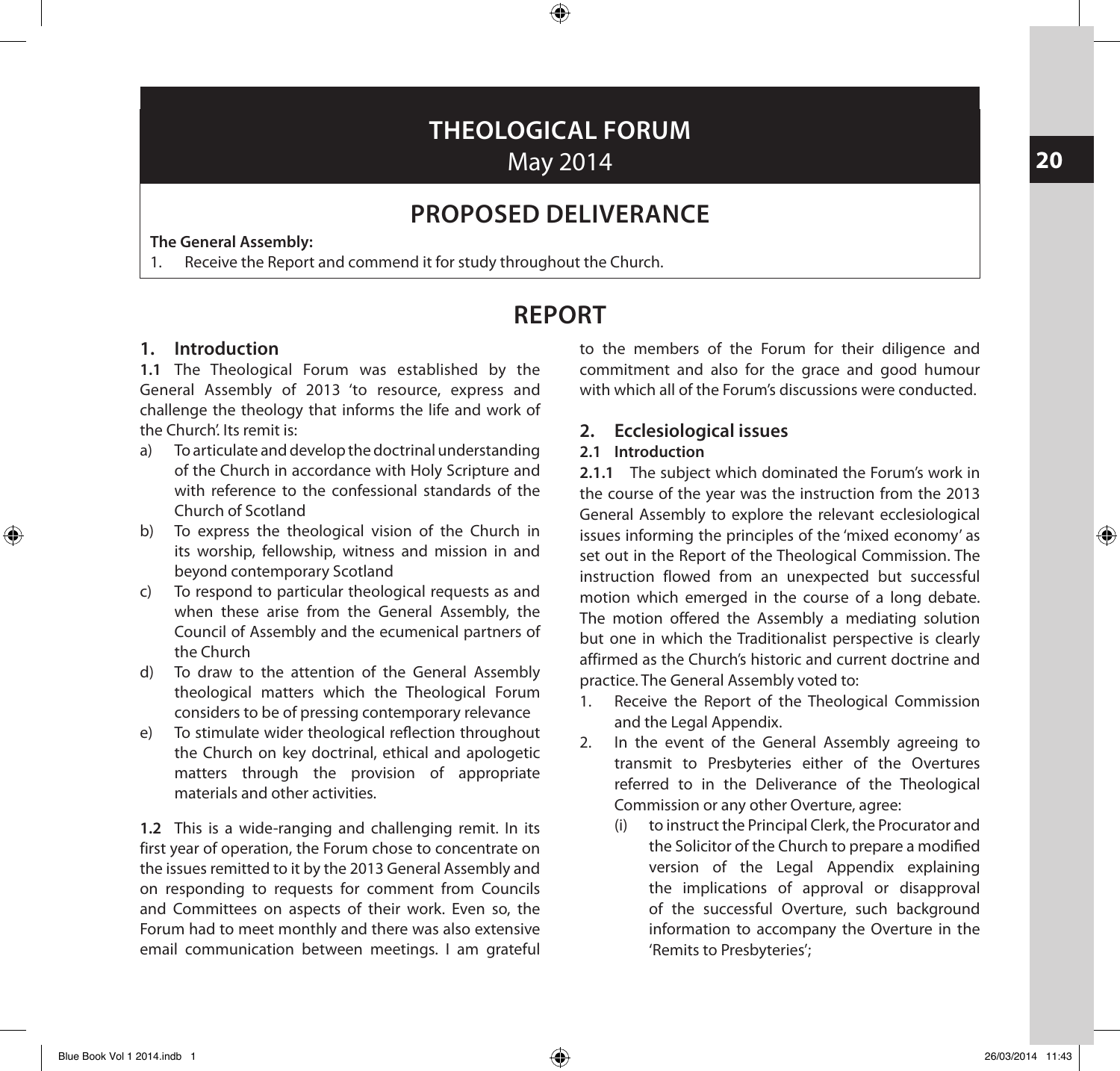(ii) In line with the procedure used by the Special Commission in consulting with Presbyteries and in keeping with the voting procedure used by the General Assembly, instruct that a ballot paper be produced to accompany the Overture in the 'Remits to Presbyteries' and instruct every Presbytery to establish their response to the successful Overture by use of such a ballot paper.

*Note: Section 2 of the Deliverance was agreed to before section 3 of the Deliverance was considered. When section 3 came to be considered, it was determined that no Overture would be sent to Presbyteries this year, and therefore section 2 of the Deliverance is not applicable this year. In terms, however, of section 3 of the Deliverance, the Legal Questions Committee, in bringing the Overture to next year's Assembly, will take account of the principles agreed in section 2.*

- 3. (i) Affirm the Church's historic and current doctrine and practice in relation to human sexuality; nonetheless permit those Kirk Sessions who wish to depart from that doctrine and practice to do so.
	- (ii) Instruct the Legal Questions Committee to bring an Overture to the General Assembly of 2014 which enacts the following principles of section 3(i) above:

#### **Principles of the Overture:**

- 1. Would not require the Church to abandon its traditional position.
- 2. But would allow individual congregations – by decisions of their Kirk Sessions – to depart from the Church's traditional position.
- 3. Would allow ministers and deacons (current and prospective) who are in civil partnerships to be selected for training and to be trained. Would also allow them to be ordained/inducted into a Charge the Kirk Session of which had decided to depart from the Church's traditional position.
- 4. Would cover inducted ministers **and**  ministers and deacons working in other roles in congregations.
- 5. Would not enable one congregation to depart from traditional position where others in a linking do not wish to do so.
- 6. Would enable a Kirk Session to change its mind. But a minister or deacon who had been appointed to a congregation whose Kirk Session had decided to depart from the traditional position would not be prejudiced by a change of mind by the Kirk Session.
- 7. Would preserve liberty of opinion and responsible expression. Would not permit harassing or bullying.
- 8. Preserves right of members of presbyteries – whatever views – to engage or not in ordinations/inductions.
- (iii) Instruct the Theological Forum to explore the relevant ecclesiological issues informing the principles of the 'mixed economy' as set out in the Report of the Theological Commission and report to the General Assembly of 2014.
- (iv) Instruct all Courts, Councils and Committees of the Church not to make decisions in accordance with section 3.(i) above until the position in relation to the proposed Overture has been finally determined by a future General Assembly.

**2.1.2** In consequence, the Legal Questions Committee has drafted an Overture which *inter alia* states in Section 2.1 that 'The historic and current doctrine and practice of the Church in relation to human sexuality and their application to the ministers and deacons of the Church are hereby affirmed'. Section 2.2 notes that 'the historic and current doctrine and practice of the Church in relation to human sexuality, their application to the ministers and deacons of the Church and the provisions of this Act are points on which there is liberty of opinion in accordance with Declaratory Article V'. Section 2.3 notes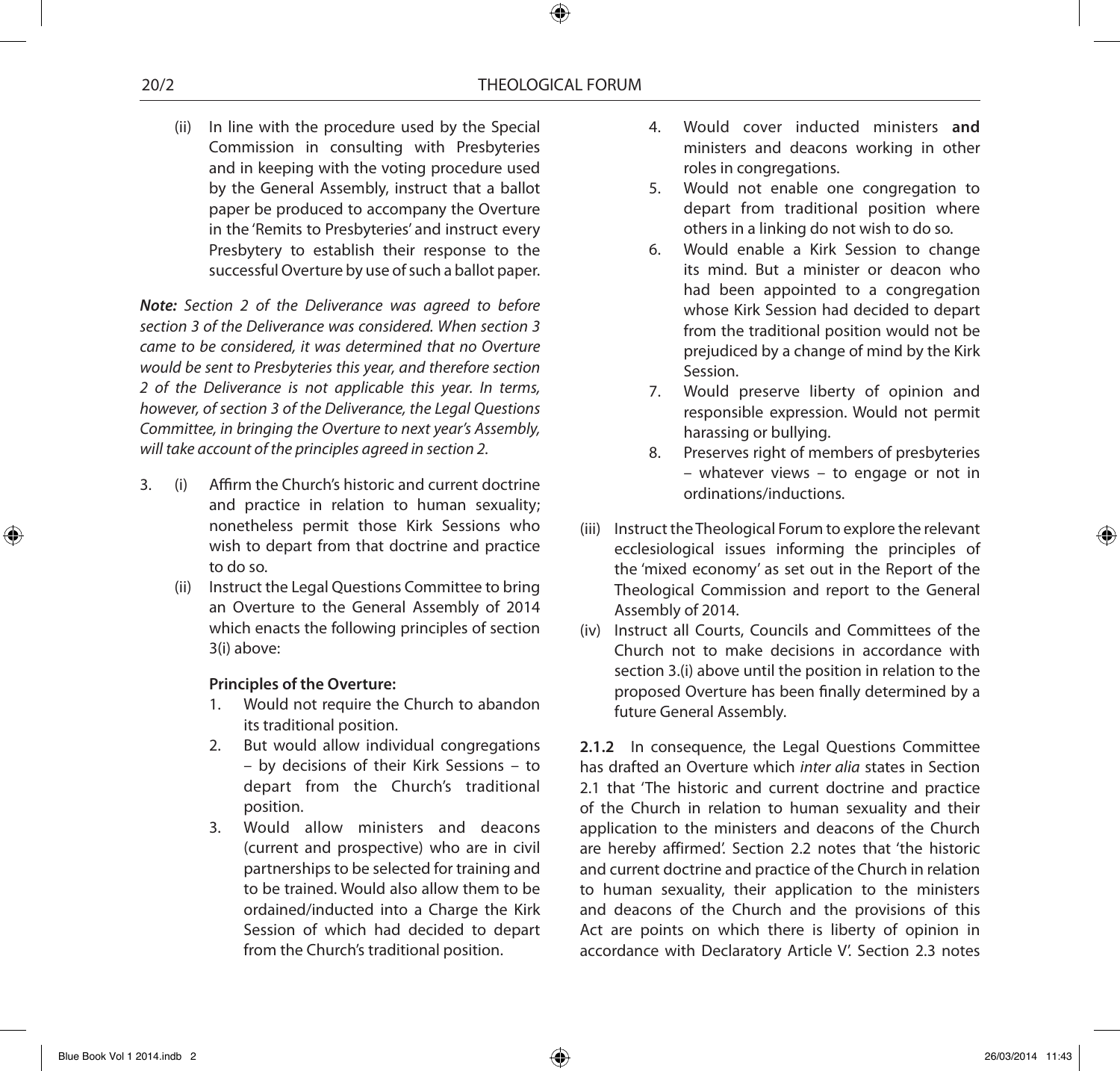#### THEOLOGICAL FORUM 20/3

⊕

that 'In recognition of the diversity of views within the Church about the historic and current doctrine and practice of the Church in relation to human sexuality and their application to the ministers and deacons of the Church and in the interests of the peace and unity of the Church, departure from the practice of the Church shall be permitted to Kirk Sessions in terms of sections 3, 4 and 5 of this Act only'. The full text of the proposed Overture can be found in the Report of the Committee.

**2.1.3** Section 2 of the proposed Overture both affirms the historic and current doctrine and practice of the Church and permits limited departure from current practice following procedures specified in sections 3, 4 and 5. The Forum has not concentrated on the procedures outlined in sections 3, 4 and 5, but has confined itself to reflecting on the 'mixed economy' embedded in section 2, whereby the historic doctrine and practice are affirmed and constrained departure from practice is permitted.

**2.1.4** Living in a situation of such a kind is what the Assembly of 2013 called 'a mixed economy'. The phrase 'mixed economy' (coined by Rowan Williams as an ecclesiastical metaphor) is used differently in the Anglican Communion, where it refers to 'fresh expressions' and 'inherited' forms of church existing alongside each other within the same denomination in relationships of mutual respect and support.

**2.1.5** The Forum has used the phrase in a different context, with the intention of considering how two elements within the Church of Scotland may continue to work together despite their difference of approach and emphasis.

**2.1.6** The report of the Forum draws upon the history of the Church and its theology in an attempt to provide a context in which even if church people disagree, they may remain together in good conscience.

**2.1.7** The Forum was initially reluctant to re-engage with the now familiar arguments rehearsed by the Theological Commission, especially arguments about the interpretation of Scripture which have been brought to the Assembly on

many earlier occasions. However, reflection within the Forum convinced it that thinking in the wider Church had evolved and that there is a view that the underlying issue is a deep anxiety that the Church is prepared to set aside the apparently clear teachings of Scripture, thereby denying its authority. Consequently, the Forum offers a short introductory section which summarises thinking about different approaches to Scripture.

**2.1.8** The Forum is aware that in the minds of some, this report is 'an advocacy for the mixed economy'. The report of the Forum is just that, because that is what the General Assembly instructed it to produce. It has tried – in the limited time available to it – to produce a balanced and fair-minded report which can help people to understand that those with differing views, even on such an apparently polarising issue, may respect and work with each other. In so doing, they are no different from our predecessors in Scottish church history who were often unable to reach a single mind on many issues which taxed the Church.

#### **2.2 Perspectives on the interpretation of Scripture**

**2.2.1** The Church of Scotland is a child of the European Reformation in the 16th century. The Reformation, in many ways a contest for authority, attempted to prioritise the teaching of Scripture over the traditions of the Roman Catholic Church of the day. In revolutionary steps, the Bible was translated from Latin into the graphic everyday languages of the people. Once the Bible was available, it was read avidly with a deliberately democratic presupposition, that the Scriptures are best interpreted by Scripture. This fresh thinking went hand in hand with a conviction that the activity and institutional form of the church required constant correction in each generation. This imparted particular dynamism to the Reformed Churches.

**2.2.2** The differing churches that evolved out of the Reformation did not find life easy or uncontentious. Though they were all Bible-based, they had fierce disagreements over predestination, over how Christ is present at the Lord's Supper, on the validity of infant

⊕

**20**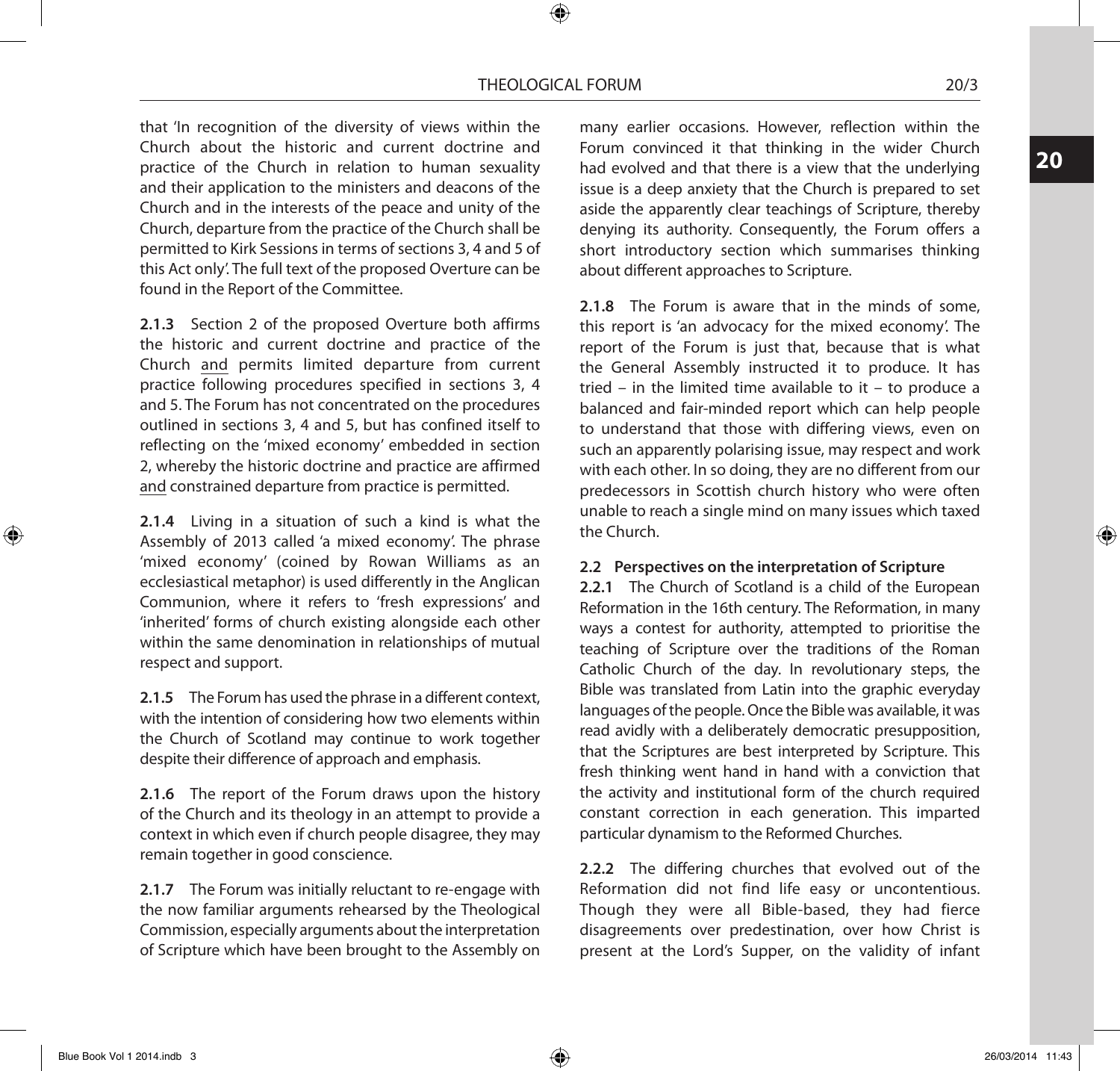baptism, on the use of a prayer book, on observation of the Sabbath, on forms of church government (Presbyterian, Episcopalian or Congregational), and on the authority of the civil magistrate. And perhaps unsurprisingly, these disagreements are still with us today, but we are now more used to them. The disagreements after the Reformation in fact gradually contributed to an emerging religious toleration – in 1689 John Locke urged that 'Neither pagan nor Mahometan nor Jew ought to be excluded from the civil rights of the commonwealth because of his religion'1 .

**2.2.3** Some particular Reformation and 17th, 18th and 19th century readings of Scripture did more than produce competing understandings of predestination, baptism and church government. Some particular interpretations also legitimised the persecution and death of heretics, accusations of witchcraft and the judicial murder of 'witches', and the transatlantic slave trade. Some instances of Biblical interpretation, seen as normative, authorised what we now understand as racist understandings which led to discrimination in many places in the world and to institutionalised apartheid in South Africa. Particular theories of Biblical interpretation undoubtedly fostered the subordination of women. All of this is undeniable, and it is equally undeniable that such wrongful practices were combatted by others who also drew their inspiration from the Bible. Our inheritance of how we have used and misused Scripture cannot be forgotten and should make us wary today of claiming that any particular view is beyond dispute.

**2.2.4** Reflection on our history tells us that ways of reading Scripture undergo change. Today, we live in a world far removed from the assumptions of the late British Empire only one hundred years ago. We have seen one British colony after another achieve independence and claim its own history and identity. Inevitably, this means that today we read the Hebrew Scriptures with post-colonial eyes, and so with a greater awareness of, for instance, the plight of peoples displaced from their

land. In light of the genocide of the European Jews under the Nazi regime, today we read with greater nuance the references to the Jewish people in the Fourth Gospel. Such re-readings – and there are many today – do nothing to undermine our belief that the Word of God is living and active and continues to instruct and challenge us. Such re-awakenings do nothing to undermine our conviction that God still speaks to us through Scripture.

**2.2.5** As we reflect on our history, we are inescapably aware that the interpretation of Scripture has always been contested. Indeed, this process of argument is partly how the community of the people of God has grown and organised itself. There are traces of such argument in Scripture itself, for example in the varying accounts of the worth of kingship in the Hebrew Scriptures, in Jesus' re-reading of Sabbath regulations and their purpose, and in his comments on divorce. We see a further stage in the growing confidence of early Christians that – contrary to the customary readings of Judaism – they could see Jesus prophesied in Isaiah.

**2.2.6** It is helpful to reflect that we have four gospels, not one. Together they tell us the story of Jesus, and we are used to navigating this plurality, understanding it as an enrichment in which each affirms the other, adding new dimensions, and that together they form a constrained or structured pluralism. Rather than pitting one against the other, we learn from the four to take account of the entire text.

**2.2.7** We recognise that there are at least two broad customary ways of reading Scripture in the Church today. One way is to try to apply Scripture as far as possible to the very different world we live in today. We have many continuing human realities which Scripture addresses – human greed, lack of faith, lack of kindness to others, selfishness, misplaced values, competing loyalties. We are also confronted by a number of 'new realities': one example is the presence of nuclear weapons whose horrific capacity for destruction and contamination did not exist in the world of the Bible. Biblically minded

Blue Book Vol 1 2014.indb  $4$  26/03/2014 11:43

<sup>1</sup> *A Letter concerning Toleration* (1689)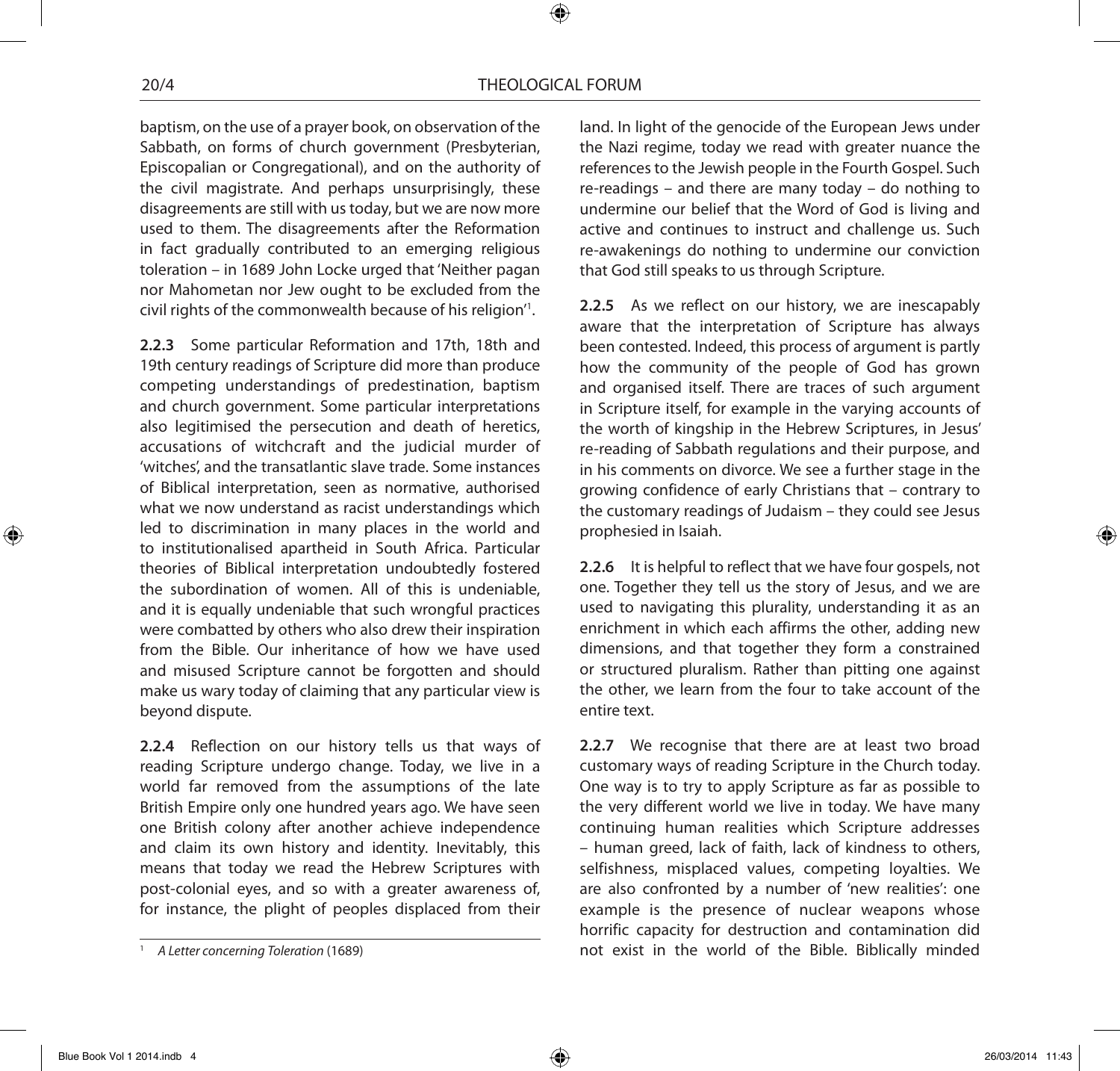followers of Jesus Christ have tried to argue analogically from issues referred to explicitly in the Bible. Some have upheld nuclear deterrence as a way of restraining aggression. Others, perhaps in increasing numbers today, believe that any collusion with nuclear threat is deeply immoral. Today, arguably, we see a new phenomenon in the recognition of a given homosexual orientation, and we have new legal institutions (first civil partnership and now marriage) which embody the expression of homosexual love and encourage practices of faithfulness, commitment and permanence.

**2.2.8** Another way of reading Scripture today is associated with the Reformer Martin Luther. Luther so emphasised the 'good news' of the unconditional forgiveness offered by God as opposed to the anxiety and burden of reliance on our own good works that he effectively created a canon within the canon of Scripture. This meant that he read Scripture not in terms of an earlier medieval view that it was dictated word-by-word by the Holy Spirit, but in terms of its ability to bear witness to the glory of God in Jesus Christ. It meant that he had favourite passages which embodied the heart of the gospel and other passages – like the Epistle of James – which he found less central. On this view a portion of text draws its authority from its ability to bear witness to Christ as we encounter him today. William Robertson Smith drew upon the perspective of Martin Luther when he found himself placed on trial by the courts of the Free Church of Scotland in 1878-80.

**2.2.9** Few people use either of these methods or perspectives consistently. Most of us borrow strands from each and all of us have favourite passages of the Bible which seem to speak to us in particular ways. All of these ways of reading the Bible have legitimacy and have a long history behind them. The Forum notes that the Church of Scotland has for centuries affirmed that there are different interpretations of Scripture. The situation of deep disagreement that we find ourselves in today is not fundamentally different from disputes we have weathered and grown through in the past. In Scotland disputes about predestination were especially bitter, and in the report we illustrate some more recent examples of living in a 'mixed economy'.

**2.2.10** The Forum is aware of the passion with which differing views are held today. It is aware of the argument that the issue is primarily about Scripture (a fundamental matter of the faith) rather than about sexuality. The view of the Forum is both to agree and disagree: Scripture is a fundamental element of our faith, but Christians believe in the Word of God Incarnate, and owe allegiance to Jesus our Saviour and Mediator rather than to a particular mode of textual interpretation. The Forum reminds members of the Church of Scotland of our fourfold gospel and our learned habit of integrating differing accounts of the story of Jesus. *That learned skill in holding together a constrained plurality* can serve us in other ways, and the Forum advises that the terms of the draft Overture, which affirms the Traditionalist perspective but permits limited departure from it (limited because it insists that practising homosexuals be in civil partnerships) is another example of constrained (or limited) plurality which is not unfaithful to at least some interpretations of Scripture and may be commended to the consciences of those who differ as a difference which can be tolerated.

**2.2.11** The Forum is aware of the divisive nature of the proposed Overture and the motion in the name of the Very Rev Albert Bogle that was accepted by the Assembly in 2013. In its reflection on how it can imaginatively help people to envisage accepting that kind of pluralism, the Forum took account of a practice called 'Scriptural Reasoning' which is a successful methodology for dialogue between Christians, Jews and Muslims. Scriptural Reasoning grew out of intense scriptural study between David Ford (a Christian at Cambridge University) and Peter Ochs (a Jew at the University of Virginia). Well aware of the fragility of human constructions, Peter Ochs referred to the institutions of Christianity and Judaism as 'tents'. He described their dialogue as being willing to step outside one's own tent, and "standing within sight of the tent's door" to converse with the other. There is no successful **20**

⊕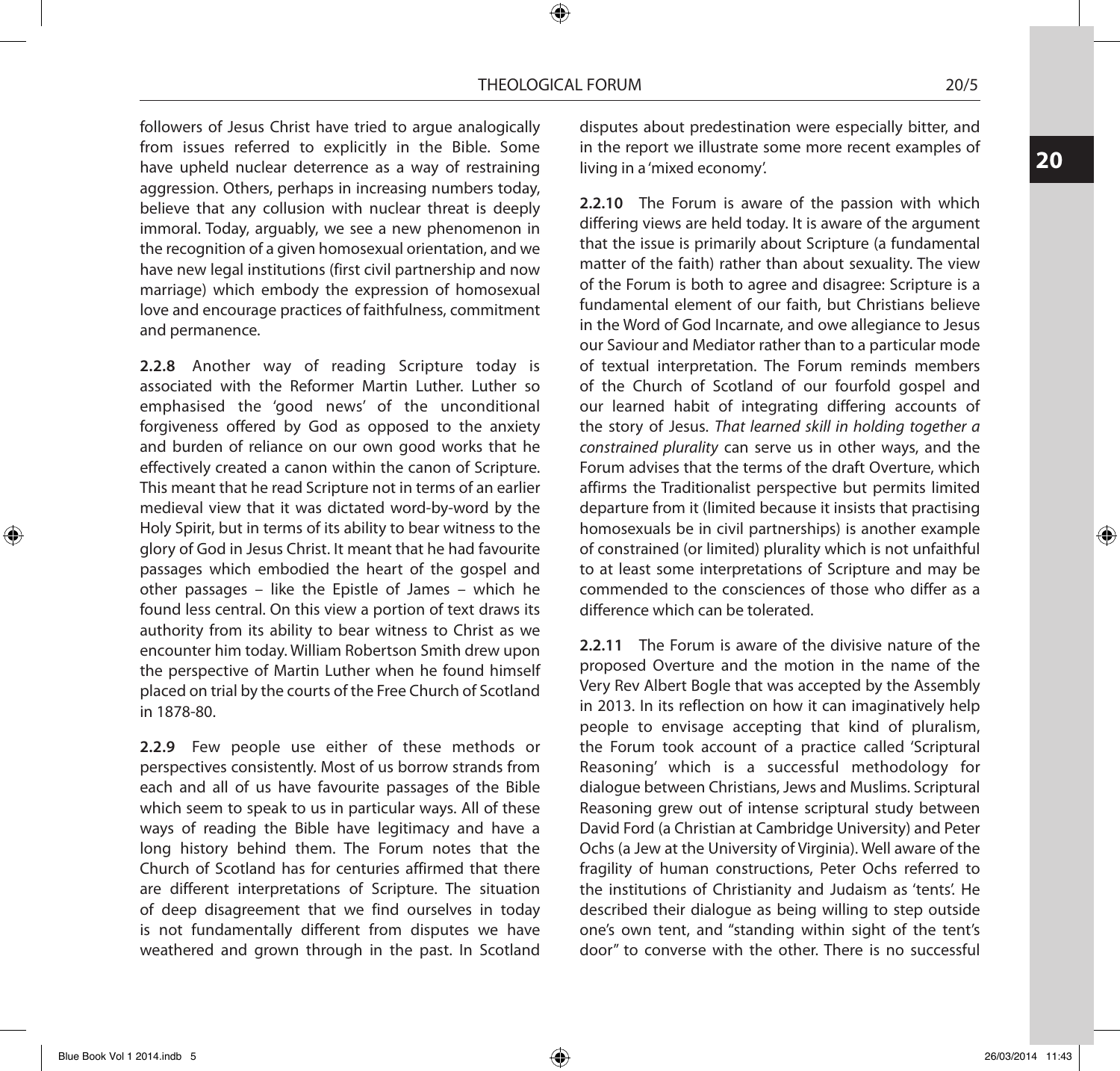inter-faith dialogue between people who are not 'committed' or 'have roots' in their own faith. No one gains from a careless blurring of the boundaries. But stepping outside of one's tent and conversing is to acknowledge the committed nature of others and to open oneself to the possibility of being stretched. It may be that today we could benefit from a 'Scriptural Reasoning' approach within our Church as well as outside it. That would be an approach that permits an open space between those who disagree, a space which neither privileges the contribution of one to the extent of excluding all others, nor a space which so flattens all texts that it erodes the particular understanding each text has to its adherents.

## **2.3 Some contextualising observations on the proposed Overture**

**2.3.1** In 1879 the Synod of the United Presbyterian Church, against the background of controversy over the interpretation of Scripture and the authority of the Westminster Confession, passed a Declaratory Act<sup>2</sup> the purpose of which was 'to set forth more clearly the view which the Synod takes of the teaching of Holy Scripture.' The Act addressed various themes, such as the doctrines of redemption and divine decrees, salvation through Christ alone, the role of the civil magistrate and the interpretation of the six days of creation. The intent was to enlarge the sense in which particular doctrines might be understood. For example, while declaring that 'none are saved except through the mediation of Christ' the Act also stated that 'it is not required to be held … that God may not extend His grace to any who are without the pale of the ordinary means, as it may seem good in His sight'.

**2.3.2** In 1892 the Free Church adopted the same approach, broadly covering the same themes. In this case, however, the adoption of the Act prompted a secession resulting in the formation of the Free Presbyterian Church. Seeking to limit further haemorrhaging the Free Church Assembly of 1894 returned to the matter, adopting a further

Declaratory Act. This declared that while the 1892 Act had been passed 'to remove difficulties and scruples which had been felt by some … the statements contained in the said Act are not thereby imposed upon any of the Church's office bearers as part of the Standards of the Church.' In other words, a relaxing of the rules of interpretation was aimed at providing *more living space* for those who were beginning to see things differently (re-visionists). At the same time it was made clear that those who adhered to traditional ways of thinking and acting could continue to do so and were not being forced out.

**2.3.3** In 1959 the General Assembly of the Church of Scotland approved legislation permitting the re-marriage of divorced persons in Church. The Act declared its revisionist credentials from the start with the phrase: 'Notwithstanding anything contained in the Act of 27th August 1647 approving of the Confession of Faith or in any other enactment of the General Assembly…'. It then went on to provide for a minister to solemnise such marriages, subject to certain safeguards and conditions. It also specifically declared that no minister would be required to conduct such marriages contrary to conscience. Again we see room being made for new thinking, with safeguards for those of a traditionalist mind-set. This is another example of a constrained pluralism. It is not a free for all, but involves a stepping outside of a particular tent.

**2.3.4** In 1966 and 1968, respectively, the General Assembly approved legislation allowing for the ordination of women to the eldership and the ministry. Here the new regime was introduced by a simple declaration that women were eligible on the same terms and conditions as men. No specific provision was made for those opposed.

**2.3.5** At the 2013 General Assembly an enabling option was brought forward by the Theological Commission which allowed for the ordination and induction of ministers in civil partnerships. Following the precedents outlined above this sought *to create space* for those who sensed a moving of the Spirit in this direction. At the same time conditions, such as the insistence on a civil

<sup>2</sup> The Declaratory Acts may be found in Cox's *Practice and Procedure in the Church of Scotland*, Sixth Edition, pages 435-437.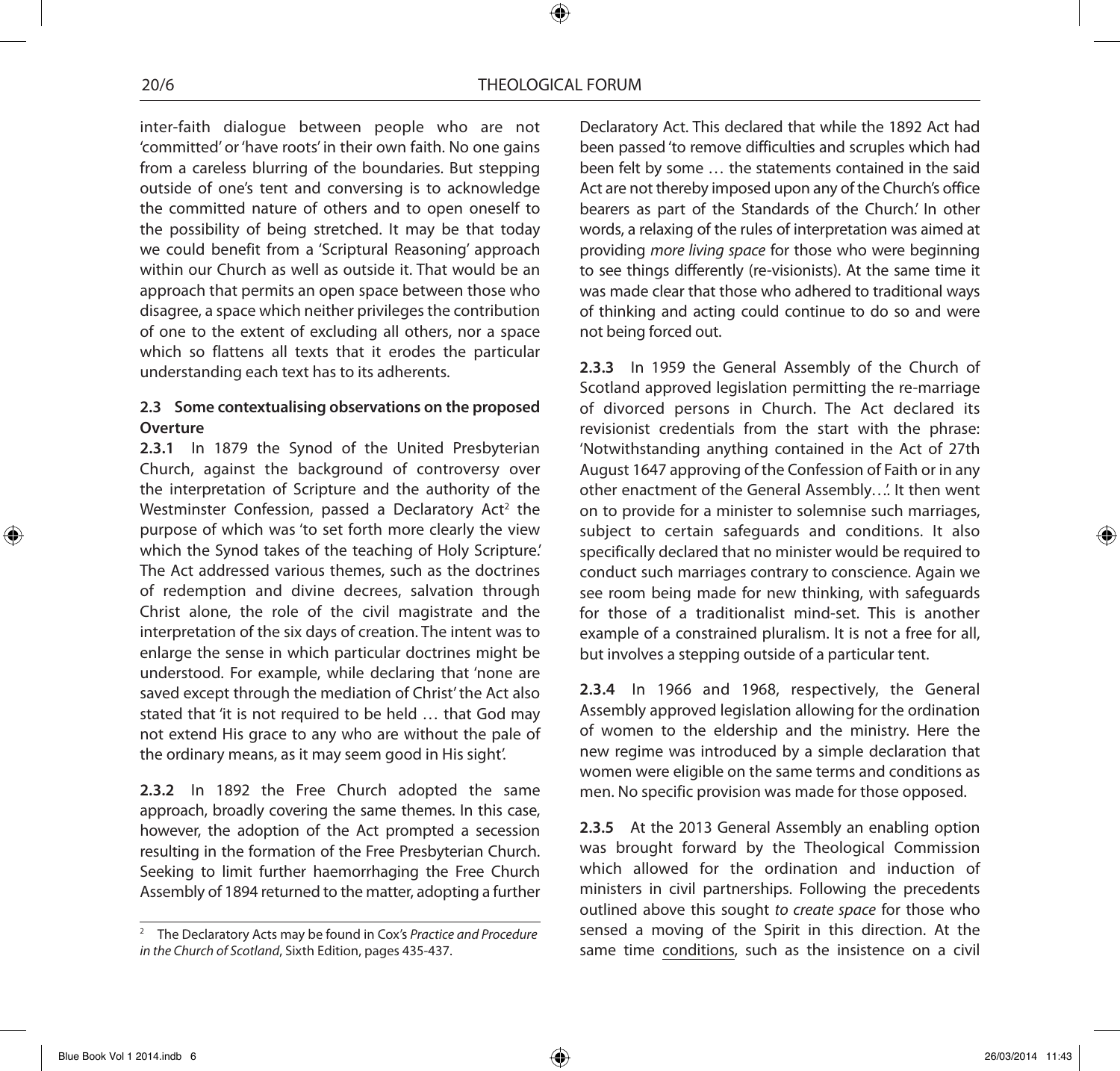partnership if in a sexual relationship and protections, such as freedom to Kirk Sessions not to consider candidates in a civil partnership, were also in place. In the course of the debate, a counter-proposal was brought forward. This reversed the order of the model offered by the Theological Commission in first affirming the Traditionalist position and then proceeding to allow constrained departure from it by those who wished. It was this counter-proposal from prominent individuals on the Traditionalist wing of the argument, significantly accepting the prospect of ministers in civil partnerships, which found favour with the Assembly and the Legal Questions Committee was charged with fleshing out a set of principles into a new Overture. It may be noted that the successful counter-proposal did more than simply reverse the order of the model offered by the Theological Commission. It envisioned a more restrained regime overall in which Kirk Sessions would have to make a deliberate decision to opt out.

## **2.4 The unity of the Church often needs to withstand deep disagreement: the teaching of Calvin on Church Unity**

**2.4.1** On 13 March 1554, Calvin wrote a letter to the French Reformed believers in exile in the Rhineland town of Wesel<sup>3</sup>. This town allowed the refugees to maintain their own church, but also obliged them to celebrate communion in the town's Lutheran churches. The problem for the Reformed believers was not only that the Lutheran communion rites *looked* 'popish', but that they also insisted upon the real localised presence of Christ in the bread and wine: a doctrinal position which had been rejected by the Reformers. The church had therefore written to Calvin, asking whether they should stand by their doctrine and

refuse to participate, and in so doing, invite persecution and expulsion. The Polish Reformer, John à Lasco, had already counselled, *No compromise!* Calvin's moderate letter therefore came as a surprise.<sup>4</sup>

**2.4.2** Calvin agreed that the doctrine of a localised 'real presence' is not an option for the Reformed faith. However, balancing this was an even more vital principle: the desirability of unity between the Lutheran and Reformed Protestants. Calvin saw clearly the danger of further fragmentation inherent in Protestantism's own selfjustification, that it had split from Rome on the grounds of doctrinal purity. He spent much energy combating the Anabaptist 'purity' tradition, arguing in *Institutes IV.1*5 and in his *Refutation of the Schleitheim Confession<sup>6</sup> that when,* 'under the colour of a zeal of perfection, we can bear no imperfection, either in the body, or in the members of the church, it is the devil which puffs us up with pride'7 . Hence Calvin's insistence on the 'two marks' of the church: 'the word of God sincerely preached and heard' and 'the sacraments administered according to the institution of Christ'. The simple objectivity of the 'marks' was designed to bypass any over-zealous requirements for church purity, so that 'we are never to discard [the church] so long as these remain, though it may otherwise teem with numerous faults' (4.1.12).

**2.4.3** When it comes to the issue of doctrinal purity, Calvin therefore makes a vital distinction: it is not a sin to separate from a church over a matter of fundamental

excommunication <sup>7</sup> Calvin, *Refutation*, 25B.

⊕

<sup>&</sup>lt;sup>3</sup> John Calvin, 'To the Brethren at Wesel: Entreaty not to break the unity of the Church because of some diversity in the ceremonies', Geneva, 13th March 1554. In Dr Jules Bonnet, ed., *Letters of John Calvin: Compiled from the Original Manuscripts & Edited with Historical Notes, Volume III*, (New York: Burt Franklin Reprints, 1972), Letter CCCXLVI, 29-32.For a detailed commentary on this letter, see Dr R. Faber, 'Preserving Church Unity: Calvin and the Believers at Wesel', *Clarion* Vol. 44, May 5, (1995). The full text of this article can be found here: http://www.spindleworks.com/library/rfaber/wesel.htm

<sup>4</sup> See Bruce Gordon, *Calvin*, New Haven & London: Yale University Press, 2009; 240-1. Also Herman J. Selderhuis, (ed.), The Calvin Handbook (Grand Rapids: William B. Eerdmans Publishing Company, 2009), 149.

<sup>5</sup> John Calvin, *Institutes of the Christian Religion*, trans. Henry Beveridge (London: James Clarke & Co., Ltd), 1962. All book, chapter, and section references in parentheses.

<sup>6</sup> John Calvin, *A Refutation of the Schleitheim Confession of the Anabaptists*. (Language modernised). Full unmodernised text here: http://www.truecovenanter.com/calvin/calvin\_against\_ anabaptists.html#calvin\_against\_anabaptists\_2\_second\_article\_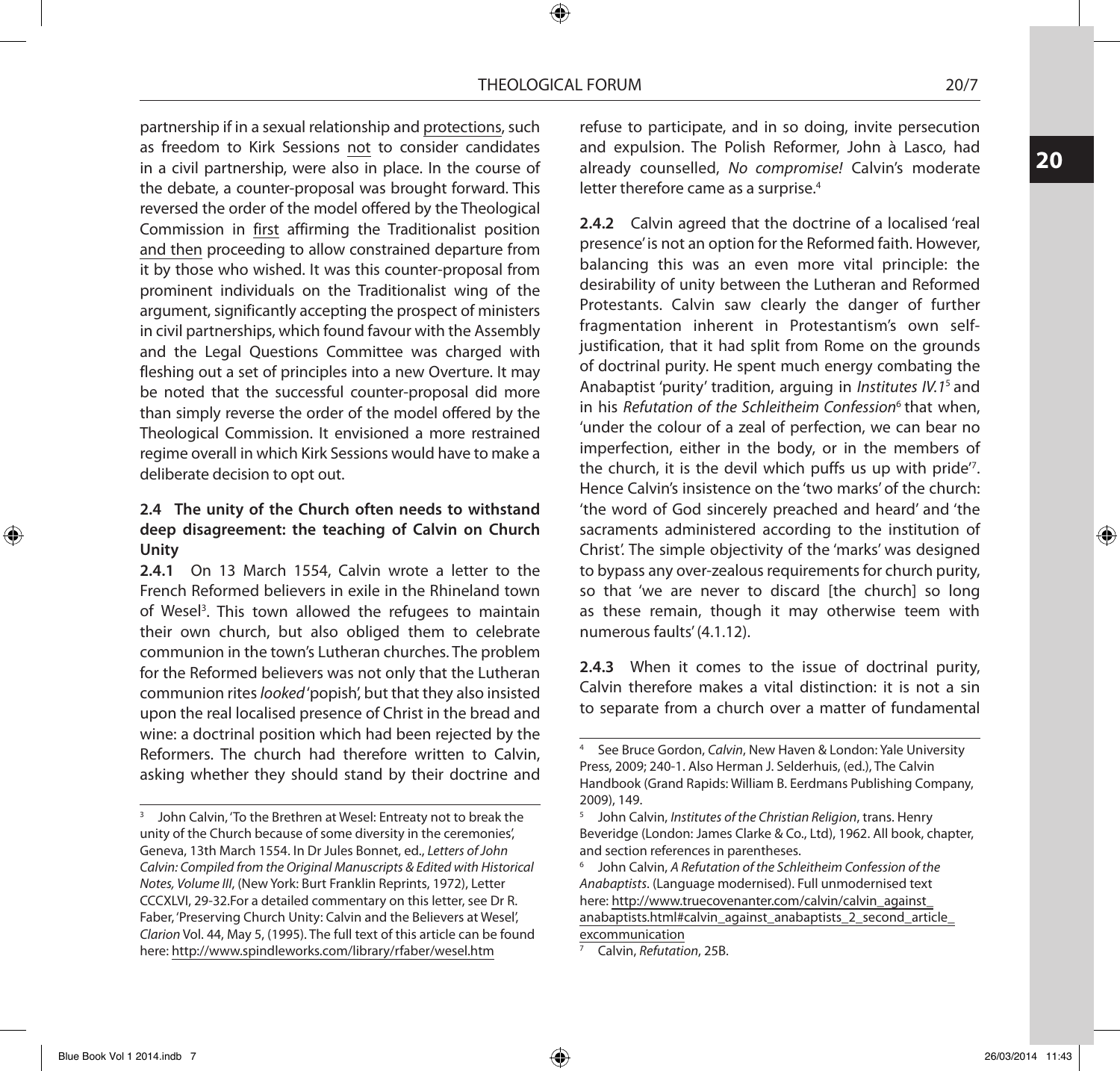doctrine; but it is most decidedly a sin to separate over a matter of secondary doctrine. Indeed, to separate for such a reason is even more sinful than whatever was the original fault, for separation is an act of violence, a tearing of the body of Christ, or a violation of the marriage of Christ and his bride (4.1.3).

**2.4.4** The question as to what is 'fundamental doctrine' Calvin clarifies as follows: 'For all the heads of true doctrine are not in the same position. Some are so necessary to be known, that all must hold them to be fixed …: for instance, that God is one, that Christ is God, and the Son of God, that our salvation depends on the mercy of God, and the like'. In other words, the fundamental doctrines are by-and-large creedal. By contrast, secondary doctrines, disagree about them as we might, are those which do not destroy the essential 'unity of the faith' (4.1.12). After all, as Calvin points out, the churches in Corinth and Galatia were thoroughly corrupt both in morals *and* in doctrine, and yet Paul never seeks separation nor breaks communion with them. Quite the contrary: he 'acknowledges and heralds them as a Church of Christ and a society of saints' (4.1.14)<sup>8</sup>.

**2.4.5** Accordingly, it is mistaken and destructive for a Church to split over a non-fundamental matter of doctrine. It is destructive to raise a non-fundamental matter of doctrine to the status of a fundamental one, for this is precisely the act that causes the split in the first place. Therefore, unless a church can be deemed 'false' in some absolute sense (as Calvin deems the Roman Catholic Church in *Institutes* 4.2), then visible unity is a doctrinal imperative. For all its 'faults' of doctrine and practice, Calvin never judged the Lutheran tradition as a 'false church'.

**2.4.6** For the sake of the unity and survival of the church at Wesel, Calvin counselled that the exiles ought to 'support and suffer such abuses as it is not in your power to correct'9 . They are not to go the way of the Anabaptist purists who, with their 'excessive rigour or moroseness'10

and 'immoderate severity' (4.1.13) set their judgement above God's, and omit the mercy that God requires. Rather, Calvin advises that it is 'perfectly lawful for the children of God to submit to many things of which they do not approve'11, particularly if by so doing, they protect the tender consciences of their 'weaker' Lutheran brethren. They need have no bad conscience themselves about this, for the administration of the Lord's Supper, and even the rival doctrines of 'localised' and 'spiritual' presence, are ultimately non-fundamental matters which do not affect the substance of the faith. Besides, the Reformed worshippers do not have to assent intellectually to the Lutheran doctrine of the Lord's Supper, even while for the sake of unity participating in the same rite.

**2.4.7** Besides, it is surely better to have a Reformed church in Wesel, even in slightly compromised form, than to have it driven out altogether by the Lutherans, or split apart by internal purists. As Calvin warns in his *Institutes*, while purity is always our goal, we must acknowledge that this is both a work in progress, and a work of Christ. Meanwhile, in our legitimate longing for that eschatological purity, we must be careful not to uproot the wheat with the tares, 'lest, by refusing to acknowledge any church, save one that is completely perfect, we leave no church at all.' (4.1.17) Conciliation is not merely a coherent doctrinal position, but is also an eminently practical one.

**2.4.8** While absolute unity in doctrine is a desired end, it is not a prerequisite to co-existence. Calvin admits that 'the best thing, indeed, is to be perfectly agreed,' but given that 'there is no man who is not involved in some mist of ignorance, we must either have no church at all, or pardon delusion in those things of which one may be ignorant, without violating the substance of religion and forfeiting salvation.' (4.1.12) For Calvin, the unity of the Church is more important even than unanimity of doctrine, and it should reassure us that the two are not absolutely dependent upon one another.

<sup>11</sup> *Ibid*.

<sup>8</sup> See also Calvin, *Refutation*, 20B ff.

<sup>9</sup> Calvin, 'To the Brethren', 30.

<sup>10</sup> *Ibid*., 31.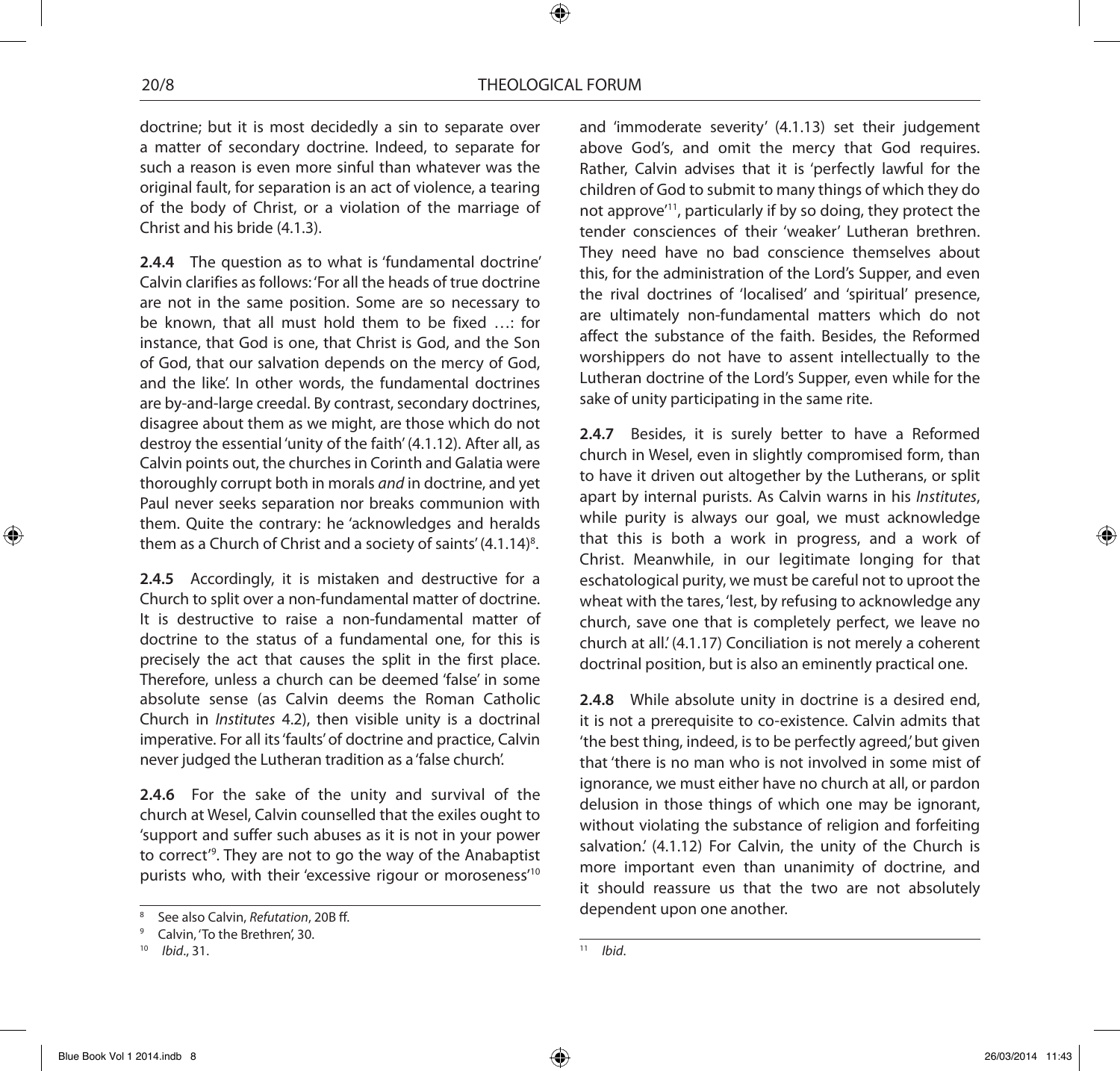#### **2.5 Examples of Mixed Economies**

**2.5.1** Examples of mixed economies are not hard to find in the contemporary Church of Scotland. At one level, there is a wide and increasing diversity in church music, worship styles, preaching styles, liturgical formality, ministerial vestments, and use of art and architecture. Fresh expressions of church alongside more traditional models will only further this divergence. Moreover, there remains a variety of forms of church government. A Kirk Session may co-exist with a Congregational Board, a Deacons' Court or a Board of Management, or may manage all the congregation's affairs itself. However, there are also central issues of doctrine and practice in which a mixed economy obtains: baptism, Holy Communion and re-marriage of divorced persons.

#### **2.5.1.1 Baptism**

⊕

There is a wide divergence of opinion and practice in baptism within the present-day Church of Scotland. There are ministers and Kirk Sessions who adhere closely to the Church's law found in Act V 2000 as amended by Act IX 2003, in particular in the administration of baptism to a child. In short, the law of the church allows baptism of a child where at least one parent or other family member (with parental consent) is baptised and is a member or adherent or expresses the desire to join the Church, and promises to undertake the Christian upbringing of the child. There are other ministers and Kirk Sessions who will make exceptions to this law, and will conduct baptisms of children where no parent or family member is baptised, or is a member or adherent or who has expressed the desire to join the Church.

The Act of 2003 effectively moves us in the direction of dual practice of believer's baptism and infant baptism. Provision is now made for those who, like Jürgen Moltmann and Karl Barth, believe that believer's baptism is the fundamental form.

Such differences in practice co-exist in the Church nationally, within Presbyteries, and in neighbouring parishes. There can be local friction, as when people

approach a neighbouring minister when their own parish minister, in applying the Act, has declined to baptise their child. The Act specifies the proper course of action in such a case: the neighbouring minister may only baptise the child with the family's parish minister's permission, which failing the consent of Presbytery must be sought.

#### **2.5.1.2 Holy Communion**

There is undoubtedly a mixed economy in the practice of Holy Communion. Act V 2000 as amended by Act IX 2003 states that the Lord's Table is open to any baptised person who loves the Lord and responds in faith to the invitation 'Take, eat'. This response is to be tested by the Kirk Session before authorising admission to the Lord's Table. In other words, the Church allows only members to receive communion. In practice, however, many ministers and Kirk Sessions will freely offer the sacrament to someone who is not baptised, and/or who has not, as the Act states, 'received instruction in the faith and order of the Church, is of Christian character and is ready to make public profession of faith.' This may be through a different theological understanding of the nature of sacraments generally, or a response to contemporary patterns of faith and church belonging. Furthermore, Kirk Sessions are permitted though not obliged to allow children to receive communion: this is to be decided by 'the free discretion of the Kirk Session' according to the Act. And indeed, while many churches do encourage children to receive communion, many do not permit it, and some disapprove of the practice.

## **2.5.1.3 Re-marriage of Divorced Persons**

The Year Book of the Church states: 'By virtue of Act XXVI 1959, a minister of the Church of Scotland may lawfully solemnise the marriage of a person whose former marriage has been dissolved by divorce and whose former spouse is still alive.' Indeed, many such weddings, conducted by Church of Scotland ministers, do take place. But while ministers are permitted, they are not obliged to do so, if it would be against their conscience. And there are ministers who will not conduct services of re-marriage of divorced persons.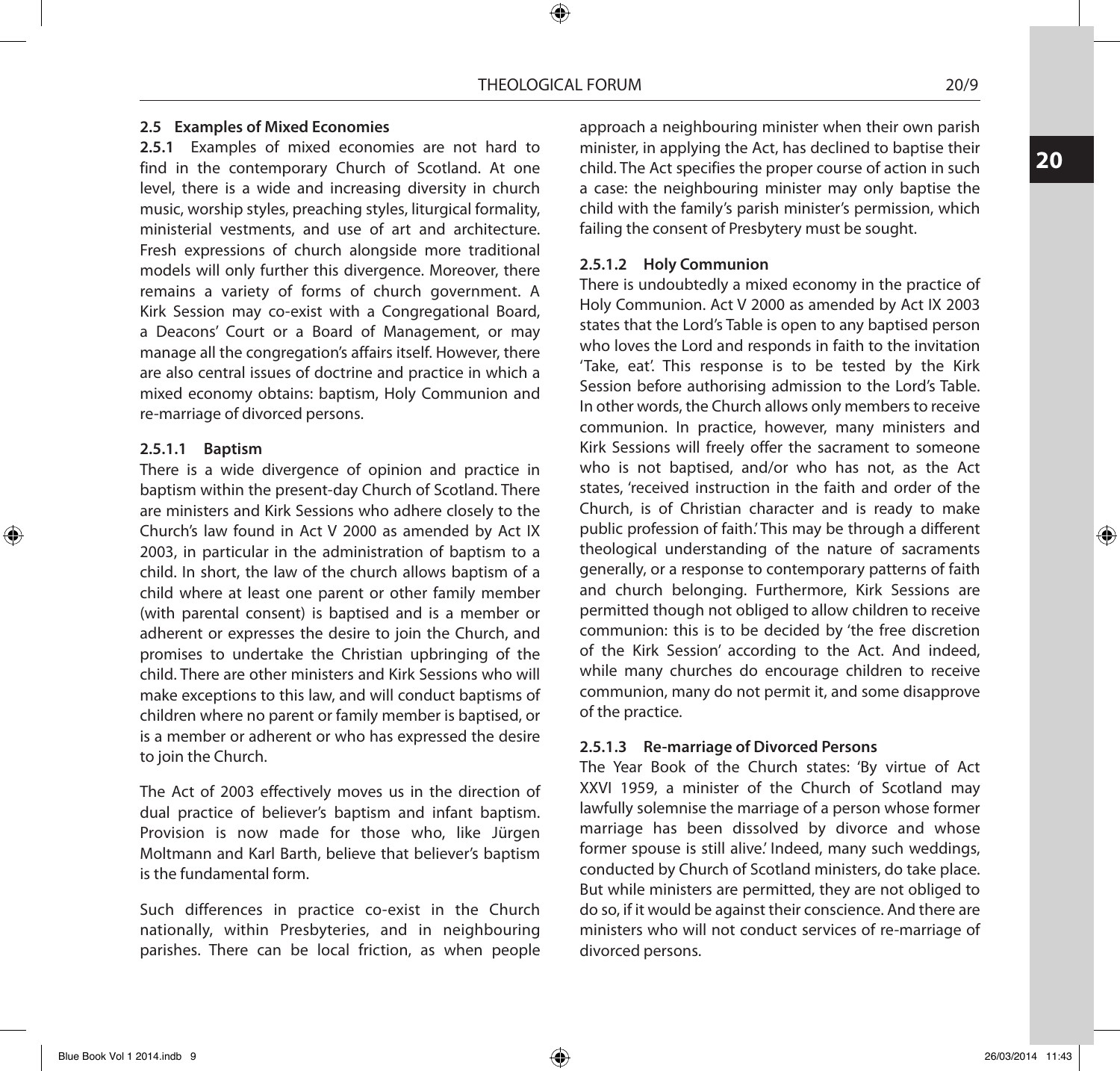This, then, is an issue where a mixed economy obtains. The Act of 1959 was the fruit of about twenty years debate within the Church, with sharp divisions expressed. (See report to the General Assembly 2012, 'Believing in Marriage', 4.14, 7.14) The conscience clause recognised that, while a settlement in favour of permission was the will of the Church, there was a significant minority upon whom such a settlement could not be imposed. Indeed, the Special Commission on Same-Sex Relationships and the Ministry believed this to be such an intriguing parallel in some ways to the questions they were charged to address that they included material and a question on the parallel in their consultation process (Special Commission on Same-Sex Relationships and the Ministry, 2009 Consultation Paper, pp. 2, 7), and discussed it further in their report, concluding that 'the 1959 Act is relevant to our deliberations as it may provide a model by which the Church, if so minded, can agree to disagree on an issue of theology and morals, and protect the views of each side of the debate through a freedom of conscience provision which is not merely a temporary expedient.' (Special Commission on Same-Sex Relationships and the Ministry Report 2011, pp. 6-7, 12-13, quote at 3.7)

#### **2.6 'Constrained difference' in historical context**

**2.6.1** This report is arguing that it is theologically legitimate, and possible in good conscience to allow space for what we are calling 'constrained difference'. 'Constrained difference' may be a new and slightly awkward term, but it is intended to describe a 'constrained' or limited departure from a norm based on well-founded scriptural reasoning and not a 'free for all' state of relativism. It is not the belief of the Forum that tolerance of such difference necessitates division or is a fundamental offence to either Scripture or to Christian history. The Forum offers two examples from the ancient Church.

## **2.6.1.1 The vibrant and improvisational Church of the first three centuries**

Writing, as we are, about 'constrained difference' implies that difference of any kind is an oddity or a threat to good order. We would suggest that this is a relatively modern

idea. The Church of Scotland of the nineteenth century showed far greater local difference than the Church of today. And nothing could be further from the case in the first three centuries – arguably the time of Christianity's most spectacular growth and most vibrant mission.

The first thing we know with any certainty about early Christianity is the sheer variety it showed in its missionary endeavours.

This is not entirely surprising. The earliest Christians met in houses – there were no institutional Christian meeting places for hundreds of years. In cities like Rome, houses meant flats, squeezed into tenement buildings to make the most of limited urban real estate. A growing religious community would quickly have had to splinter even while it was still in the one city. If even communities founded by the Apostle Paul could so quickly operate so differently, we should expect it all the more for a faith whose communities had been founded by disparate missionaries, and which had become Christian in diverse ways and with varying interests and priorities.

Putting earliest Christianity back into its proper Roman context gives us the picture of a vibrant new religion as a multitude of scattered cells, founded independently and in only spasmodic contact. These local communities were forged in different circumstances, grown in different environments and, like Darwin's finches, came to reflect their environments in their appearance. The shivering Roman soldier on the Empire's Scottish front had different spiritual and social needs from the wealthy intellectual in Alexandria.

The constructive improvisation of the earliest Christian communities would be startling to today's Church, but their activities were not 'unconstrained'. They understood that successful mission (like that of Paul to the ship workers of Corinth) had to be *indigenous* (that is, it had to be alongside the people where they really were) and it had to be *charitable* (in the sense that it was offered in love and for their benefit). Being indigenous was different from 'selling out to culture' but culture was something of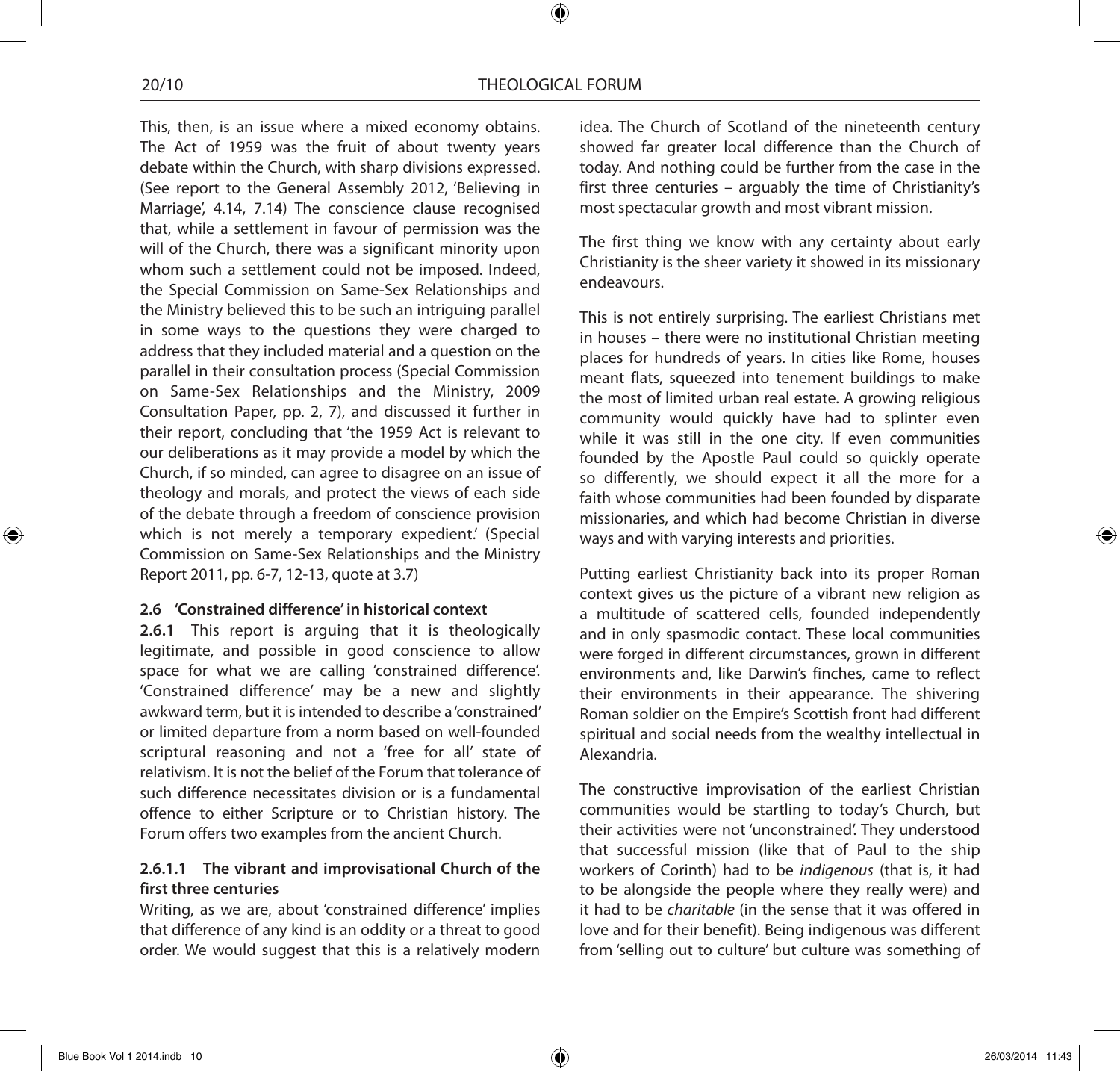**20**

⊕

which the earliest Christian leaders were acutely aware. Paul rethought the Christian gospel in Greek rather than in Aramaic terms and found that this allowed him to speak even more constructively about Jesus.

The earliest Christian communities, in all their vibrant diversity, were also 'constrained' by what Irenaeus<sup>12</sup> called 'the canon of truth', an informal sense of the underlying structures of the Faith and a witness to Jesus as Lord, 'the deposit [of faith] which by the Spirit of God always rejuvenates itself and rejuvenates the vessel in which it is lodged<sup>13</sup>.

The point is that Christianity's variety and its being indigenous were as much its strength as its problem.

## **2.6.1.2 Augustine's understanding of 'constrained difference'**

In 313 there was the Edict of Milan, enacted by the Emperor Constantine, which effectively disestablished paganism from the Roman Empire. It followed that the church entered a season of massive transition. By the time of Augustine in the late 300s and early 400s, the triumph of Christianity over the pagan world seemed complete. Augustine himself wrote of the church having grown from the blood of the victims of persecution and having triumphed at last. Yet Augustine, as he re-read St Paul at the turn of the century, was unable to remain complacent for long.

Augustine was not alone. Other Christian groups *mourned*  for the valiant spirit of the persecuted church and felt ill at ease with an establishment which made Christianity seem comfortable. *In a time of transition*, Christianity struggled to find its place on the trajectory. From hindsight, we see that the fourth and fifth century church, as forms of nostalgia, developed increased interest in Christian history and a renewed cult of the martyrs, and that shrines were venerated, miracles celebrated. Most of all, there was the rise of Christian asceticism. All of these actions were

intended to reassure the church that establishment was not betrayal, that the church was still distinct from the world, even if it was no longer a stranger to it.

The chief critic of establishment was Pelagius. Pelagius was a British ascetic who summoned a pleasure-loving Roman world to strive for perfection and a kind of salvation by works. This *yearning* for acts of perfection had roots traceable to the teaching of Jesus himself. But Augustine, who was the greatest critic of Christian *ideology*, turned away from it. In place of the universal summons to perfection, he indicated our universal need for grace.

As part of his argument, Augustine did something which is easily forgotten but critically important today in our own attempts to remain on a trajectory which is as inclusive as possible. Augustine invented the notion of the 'secular'. The ancient world understood very well the distinction between the sacred and the profane. The sacred was the realm which belonged to the deity. The profane – the *pro fanum* – was the area outside the sanctuary and represents what is often called 'secular' today. That created the dichotomous polarisations with which we are so familiar, and which today do such damage in every area of public life. Augustine's invention of the 'religious secular' was, as the historian Robert Markus puts it, the identification of the 'religious adiaphora', the 'shared overlap between insider and outsider groups'14. Alongside his insistence on the need we all have for grace, Augustine *struggled* to preserve the notion of such a middle ground, the realm of the religious secular, without which he feared Western Christendom would close in on itself, with nothing to learn, no future hope, and the creation of a world in which it was simply safe<sup>15</sup>. That was the fifth century, but the issue still confronts us. Augustine would argue that *nothing threatens our future more than the current liking for easy polarisation and demonisation* 

<sup>12</sup> The bishop of a fragile community in second century Lyons. 13 Irenaeus, *Adv. Haer.* 3.38.1: *depositum juvenescens et juvenescere faciens.*

<sup>14</sup> Robert Markus: *Christianity and the Secular* (University of Notre Dame Press, Notre Dame, Indiana, 2006), p.6.

<sup>&</sup>lt;sup>15</sup> In this dense summary, we owe much to Robert Markus's two books, *The End of Ancient Christianity* (Cambridge University Press, 1990) and *Christianity and the Secular* (op. cit.).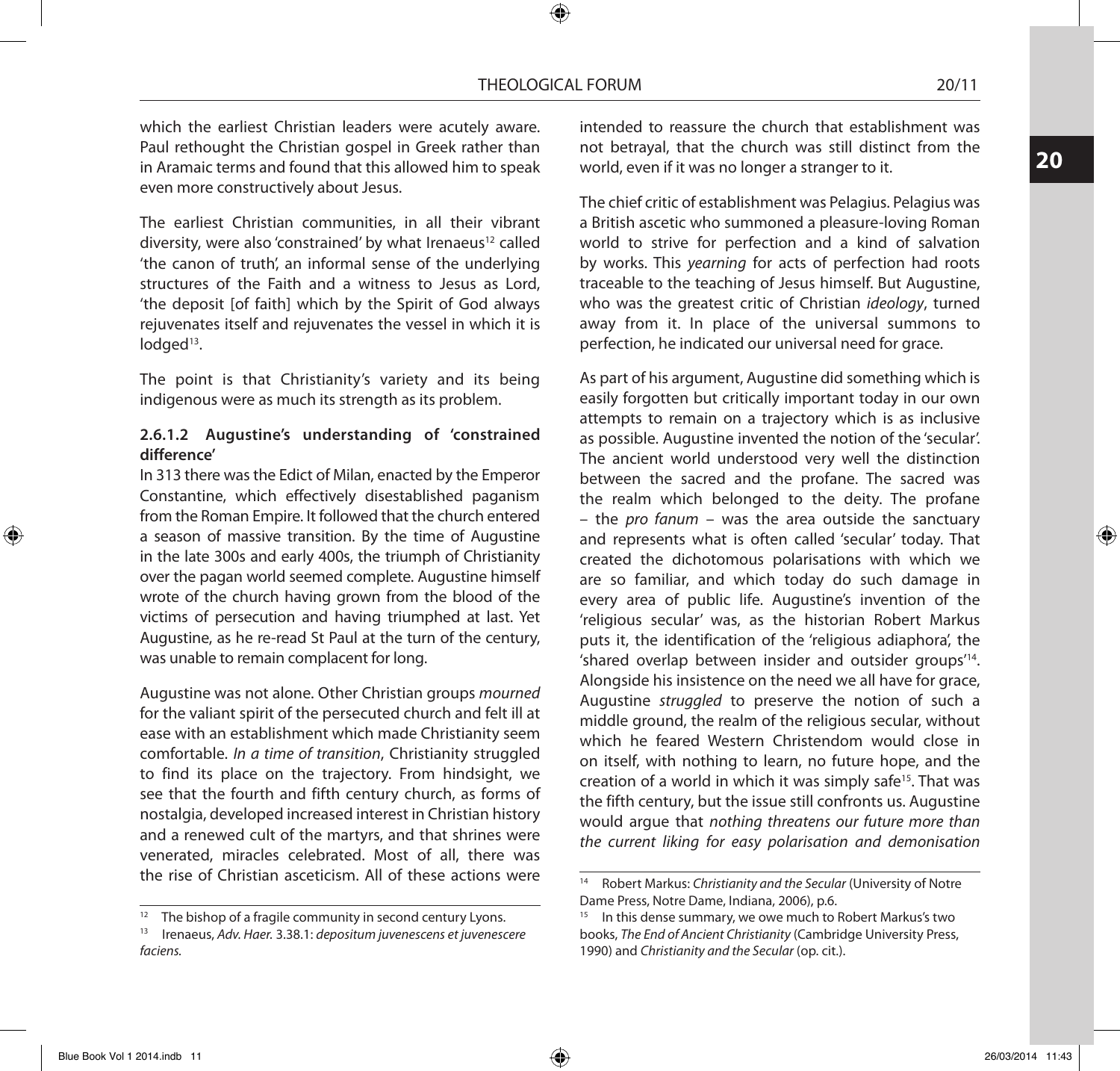*of whatever we disagree with*. To survive and progress in our complex and changing world, we need to be able to hold on to a sense of the big picture and remain friendly towards those with whom we differ.

## **2.7 Conclusion**

**2.7.1** The 2013 General Assembly expressed its wish to move to a version of the 'mixed economy' model which, while maintaining the traditional position on marriage and sexuality, was willing to accommodate a constrained diversity on the appointment of gay ministers in a civil partnership. Parallels can be drawn here with previous accommodations on divergent belief and practice in relation to *inter alia* the Westminster Confession, the presence of Christ at Holy Communion, the re-marriage of divorced persons and the practice of baptism. In each case, the Church of Scotland opted to maintain a traditional 'default' position but nevertheless to accommodate a greater diversity in belief and practice. These concessions could be criticised as introducing an admixture that was vapid if not incoherent; yet their worth in coping with theological and practical divisions is evident. The justification for now permitting a further mixed economy in relation to the ordination of gay ministers, in accordance with the terms of the decision of the 2013 Assembly, might be offered along the following lines.

**2.7.2** The Church has wrestled with the issue of gay relationships since at least the 1960s. Successive reports and votes in the General Assembly have revealed a deep division which has not proved capable of resolution over two or three generations. Any settled consensus within the Church is unlikely to be achieved in the foreseeable future. At the same time, each side is able to recognise the other (assuming that there are only two sides) as sincere, and as offering Scriptural and theological arguments for its position. Moreover, each has rightly sought to avoid labelling the other as either 'apostate' or 'homophobic'.

**2.7.3** For at least three centuries, the Kirk has been a broad national church able to accommodate significant differences in worship, theology and practice.

This has often led to diversity across and even within congregations. Notwithstanding some notable secessions and the Disruption, most of the time the Kirk has been able to embrace this diversity or at least to tolerate it, while recognising that the effects of splits and divisions are often harmful and require a disproportionate expenditure of time and energy to heal. The process of separation and subsequent union has often produced a surfeit of church buildings and diminished the wider mission of the Church to Scottish society.

**2.7.4** The successful overture at the last General Assembly may be viewed as the latest expression of the modern church's breadth, at a time when further division would be particularly damaging to its wider work. Despite claims to the contrary, there is an honesty and integrity in this position in its recognition that the Church, whether national or worldwide, has never held the same position across time and space on all matters of faith and doctrine. *The unity of the Church often needs to withstand deep disagreement* and to provide safe space for honest and sometimes painful exchanges. All churches need on occasion to find ways of maintaining the loyalty of dissenting groups and opinions. Indeed, one may reasonably argue that the proposed Overture merely formalises a diversity that already holds *de facto* across our congregations and their ministers. In doing so, the Overture offers greater transparency and legal security than an uncomfortable 'don't ask, don't tell' policy.

**2.7.5** The mixed economy in this form is admittedly an unstable position. We should recognise it as a temporary holding measure, although it is none the worse for that. In the light of experience and further discussion, the Church may wish to maintain a more unequivocal affirmation of its traditional position, seeing the proposed concession as an unwise yielding to secularist forces, as ethically unfruitful, and as lacking a mandate in the clear teaching of Scripture. Alternatively, the Church may be led to modify further its historic teaching on marriage and sexuality to recognise the validity of committed gay relationships, the contribution of gay couples to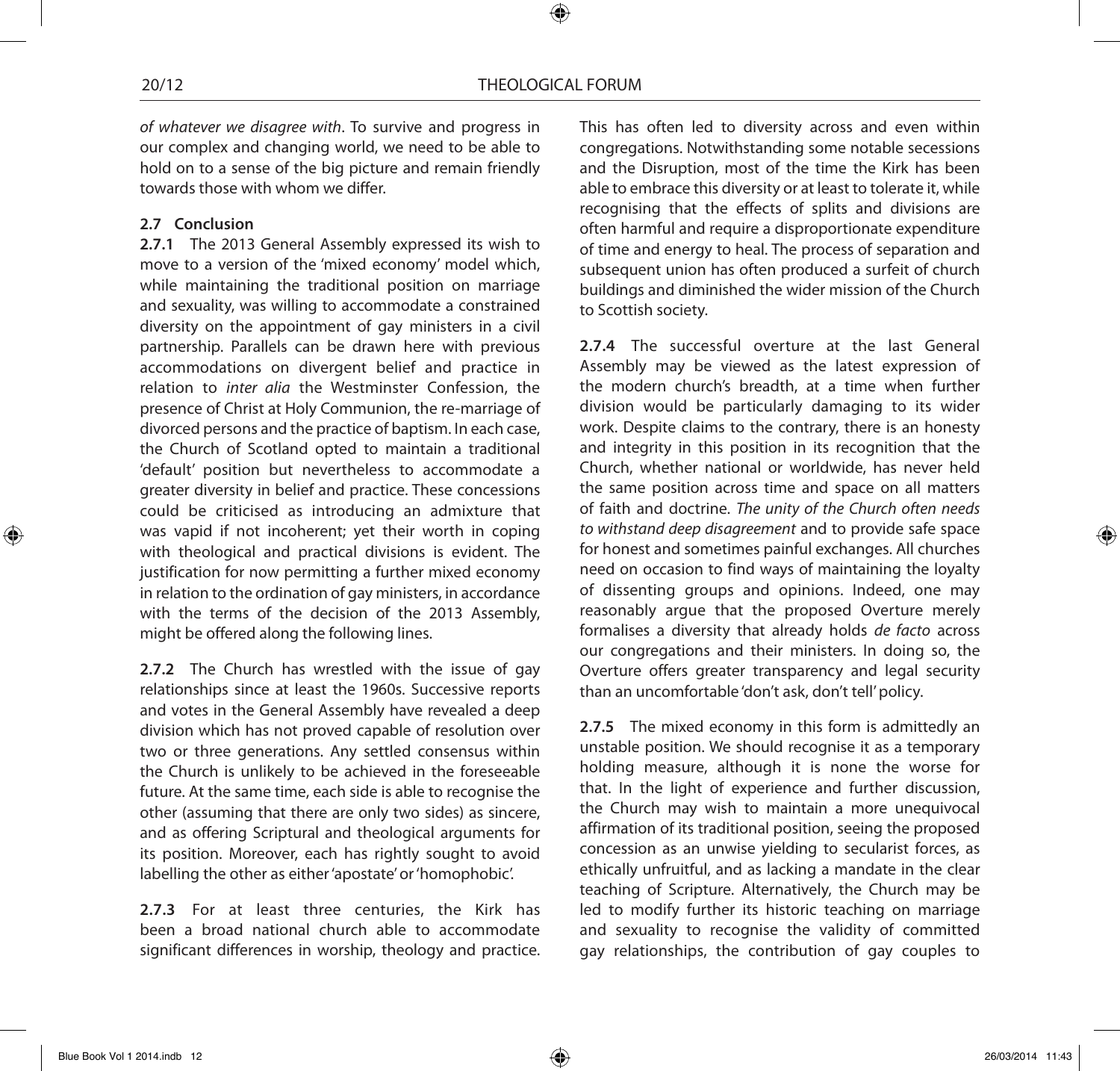the life of our congregations and the calling of women and men to the ordained ministry irrespective of their sexual orientation and commitments. In the meantime, the provisions of the Overture will facilitate differing convictions, while constraining the departure from traditional teaching and practice, during an extended period of reflection and deliberation which can allow the wisdom and insight of a younger generation to emerge.

#### **3. Asexuality**

**3.1** The General Assembly in 2012 instructed that a report on the issue of asexuality should be prepared. A short definition of asexuality was included in the report of the Mission and Discipleship Council to the General Assembly of 2013. The Theological Forum now has the responsibility of presenting some reflections.

**3.2** From the outset it should be noted that the study of 'asexuality' is in its infancy. There is not a corpus of mature reflection on asexuality which is remotely comparable to that on heterosexuality or homosexuality. To the best of our knowledge, no church has prepared a report in this area.

**3.3** There appears to be a number of people in the population as a whole who regard themselves as asexual. Such people might maintain that they are not sexually attracted to anyone either of the opposite or of their own gender. Some surveys would suggest that around 1% of the population may consider themselves to be asexual. Most believe that they were born asexual and it is not, therefore, related to a lifestyle choice. While many might not engage in sexual relations, asexuality is not the same as celibacy which is a deliberate and conscious choice. Asexual people have the same emotional needs as others and are able to form intimate relationships. It is also evident that some people who consider themselves to be asexual do enter into long term relationships and marriage.

**3.4** Some commentators from an asexual perspective might argue that St Paul in I Corinthians 7 is supportive of an 'asexual practice' as a way of life. Other commentators might read St Paul as advocating celibacy. Probably the

Church should be cautious about entering uncritically into any affirmation of a condition or state or orientation which has yet to be recognised fully, given the early stage of the investigation of this dimension of human personality. Instead, the Church, guided by the Gospel imperatives of love, care and concern in the message of Jesus, is called to extend respect and dignity to all who are made in the image and likeness of God. The Church therefore must affirm that God's love is extended and God's grace is offered to all men and women regardless of their sexual orientation (as in the report to the General Assembly of 2007, 'A Challenge to Unity: Same-sex relationships as an issue in theology and human relationships', pages 4/9 – 4/39). Similarly there can be no negative judgment of those who are single and who do not enter into partnership with others (General Assembly Reports of 2019, 'Being Single in Church and Society', Appendix 1, pages 4/58 – 4/102).

## **4. Acknowledgements**

The Forum worked as a group, but some specific sections of the report were drafted by particular members and consultants. The Forum expresses its gratitude to James Corke-Webster, David Fergusson, Liam Fraser, Frances Henderson, Donald MacEwan, Finlay Macdonald, Nigel Robb and Iain Torrance. David Fergusson's article 'The Bible in Modernity' (pages 9-29 in The Bible: Culture, Community, Society edited by Angus Paddison and Neil Messer [Bloomsbury, 2013] lay behind some of the Forum's section on Scripture and we are grateful to him and acknowledge use of his ideas. The Forum gave sight of its report in draft form to representatives of Forward Together, Affirmation Scotland and One Kirk, and to members of the steering committee of COSEN. It is grateful for their comments, some of which are reflected in revisions to the text.

#### *In the name of the Forum*

IAIN TORRANCE, *Convener* FRANCES HENDERSON, *Vice-Convener* PAULINE WEIBYE, *Acting Secretary* **20**

⊕